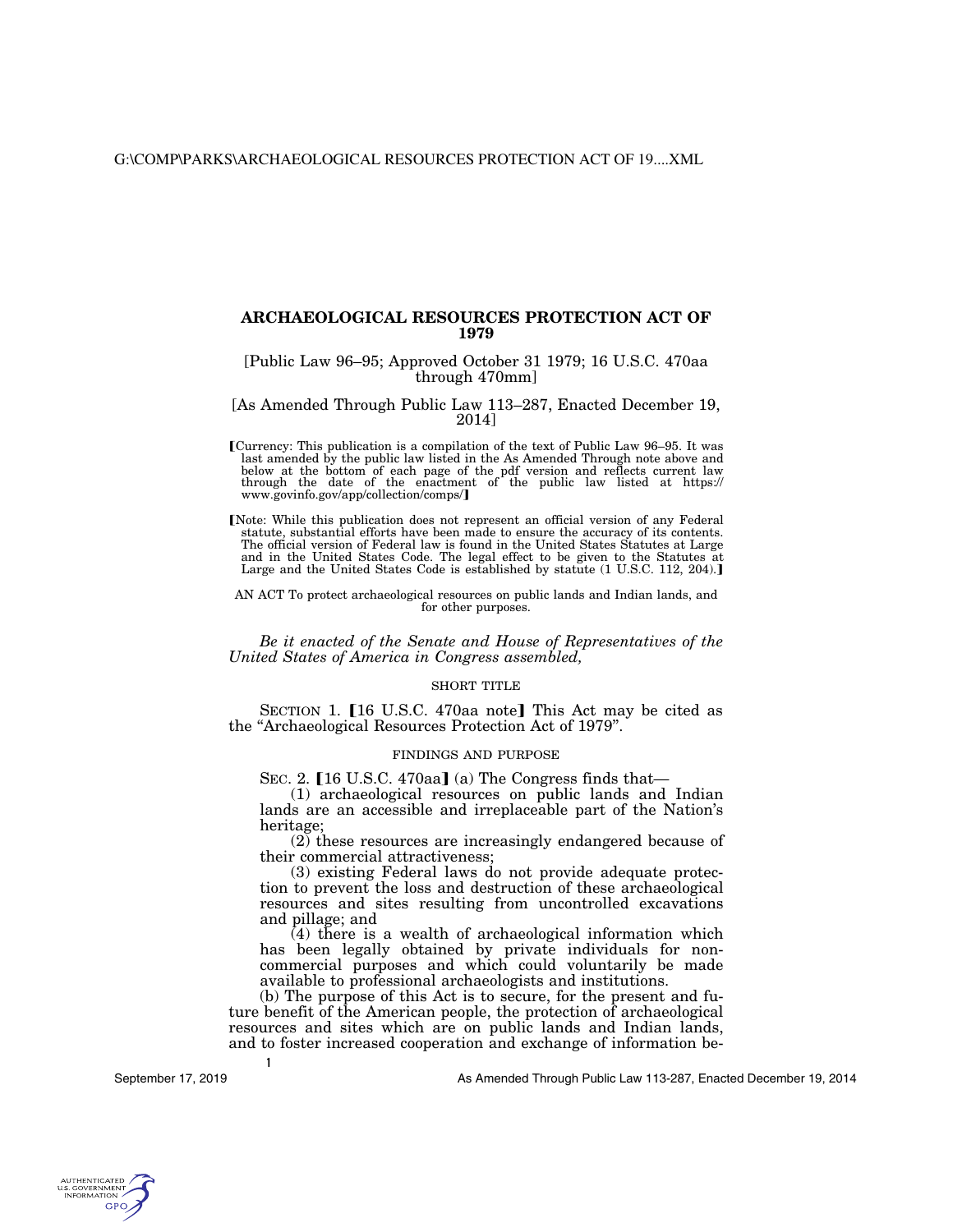## **Sec. 3 ARCHAEOLOGICAL RESOURCES PROTECTION ACT OF 1979 2**

tween governmental authorities, the professional archaeological community, and private individuals having collections of archaeological resources and data which were obtained before the date of the enactment of this Act.

# DEFINITIONS

SEC. 3.  $[16$  U.S.C. 470bb] As used in this Act—

(1) The term ''archaeological resource'' means any material remains of past human life or activities which are of archaeological interest, as determined under uniform regulations promulgated pursuant to this Act. Such regulations containing such determination shall include, but not be limited to: pottery, basketry, bottles, weapons, weapon projectiles, tools, structures or portions of structures, pit houses, rock paintings, rock carvings, intaglios, graves, human skeletal materials, or any portion or piece of any of the foregoing items. Nonfossilized and fossilized paleontological specimens, or any portion or piece thereof, shall not be considered archaeological resources, under the regulations under this paragraph, unless found in an archaeological context. No item shall be treated as an archaeological resource under regulations under this paragraph unless such item is at least 100 years of age.

(2) The term "Federal land manager" means, with respect to any public lands, the Secretary of the department, or the head of any other agency or instrumentality of the United States, having primary management authority over such lands. In the case of any public lands or Indian lands with respect to which no department, agency, or instrumentality has primary management authority, such term means the Secretary of the Interior. If the Secretary of the Interior consents, the responsibilities (in whole or in part) under this Act of the Secretary of any department (other than the Department of the Interior) or the head of any other agency or instrumentality may be delegated to the Secretary of the Interior with respect to any land managed by such other Secretary or agency head, and in any such case, the term "Federal land manager" means the Secretary of the Interior.

(3) The term ''public lands'' means—

(A) lands which are owned and administered by the United States as part of—

(i) the national park system,

(ii) the national wildlife refuge system, or

(iii) the national forest system; and 1

(B) all other lands the fee title to which is held by the United States, other than lands on the Outer Continental Shelf and lands which are under the jurisdiction of the Smithsonian Institution.

(4) The term ''Indian lands'' means lands of Indian tribes, or Indian individuals, which are either held in trust by the United States or subject to a restriction against alienation imposed by the United States, except for any subsurface interests

<sup>1</sup>Paragraph (3)(A)(iii) probably should end with ", and" rather than "; and".

September 17, 2019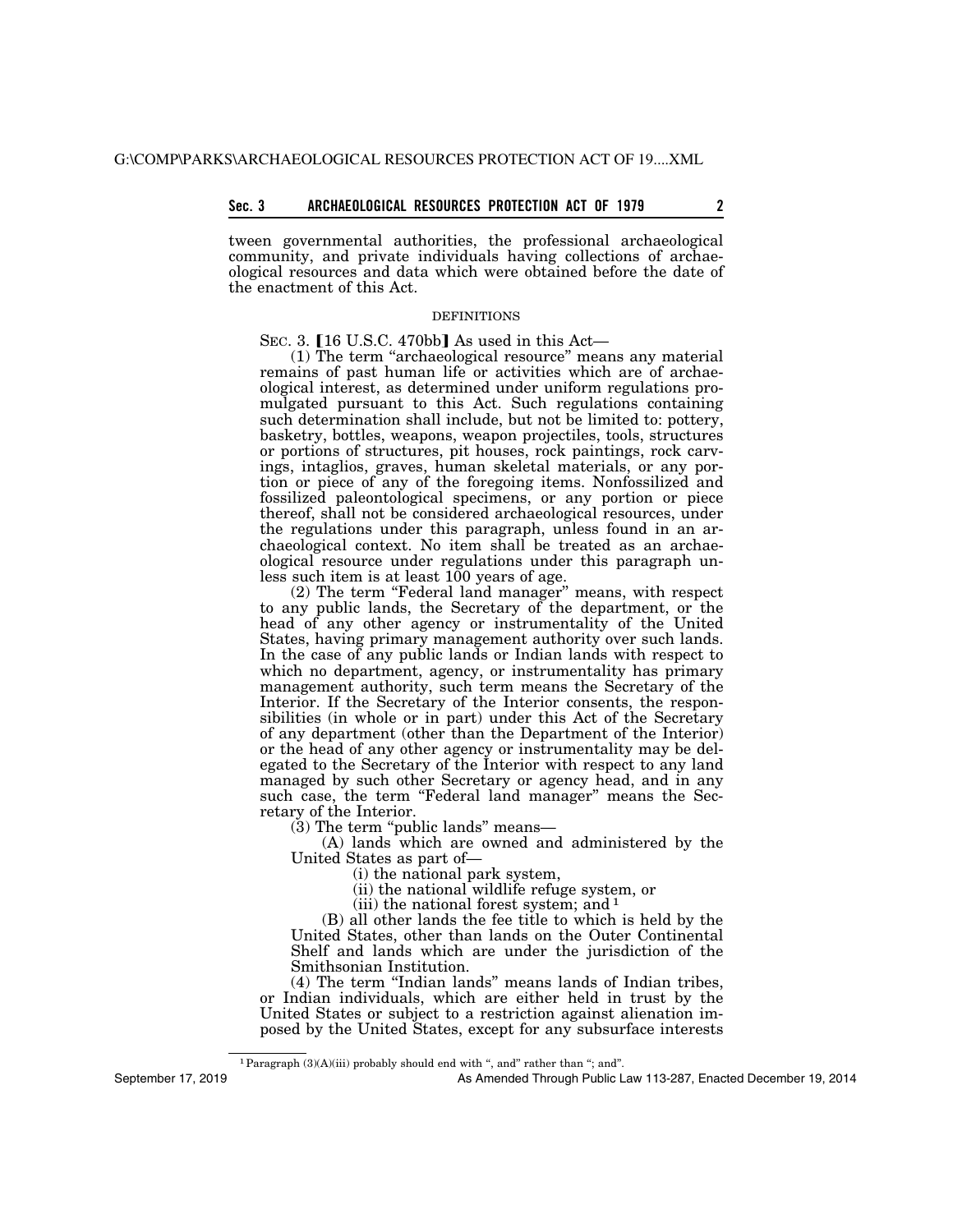in lands not owned or controlled by an Indian tribe or an Indian individual.

(5) The term ''Indian tribe'' means any Indian tribe, band, nation, or other organized group or community, including any Alaska Native village or regional or village corporation as defined in, or established pursuant to, the Alaska Native Claims Settlement Act (85 Stat. 688).

(6) The term ''person'' means an individual, corporation, partnership, trust, institution, association, or any other private entity or any officer, employee, agent, department, or instrumentality of the United States, of any Indian tribe, or of any State or political subdivision thereof.

(7) The term ''State'' means any of the fifty States, the District of Columbia, Puerto Rico, Guam, and the Virgin Islands.

## EXCAVATION AND REMOVAL

SEC. 4. [16 U.S.C. 470cc] (a) Any person may apply to the Federal land manager for a permit to excavate or remove any archaeological resource located on public lands or Indian lands and to carry out activities associated with such excavation or removal. The application shall be required, under uniform regulations under this Act, to contain such information as the Federal land manager deems necessary, including information concerning the time, scope, and location and specific purpose of the proposed work.

(b) A permit may be issued pursuant to an application under subsection (a) if the Federal land manager determines, pursuant to uniform regulations under this Act, that—

(1) the applicant is qualified, to carry out the permitted activity,

(2) the activity is undertaken for the purpose of furthering archaeological knowledge in the public interest,

(3) the archaeological resources which are excavated or removed from public lands will remain the property of the United States, and such resources and copies of associated archaeological records and data will be preserved by a suitable university, museum, or other scientific or educational institution, and

(4) the activity pursuant to such permit is not inconsistent with any management plan applicable to the public lands concerned.

(c) If a permit issued under this section may result in harm to, or destruction of, any religious or cultural site, as determined by the Federal land manager, before issuing such permit, the Federal land manager shall notify any Indian tribe which may consider the site as having religious or cultural importance. Such notice shall not be deemed a disclosure to the public for purposes of section 9.

(d) Any permit under this section shall contain such terms and conditions, pursuant to uniform regulations promulgated under this Act, as the Federal land manager concerned deems necessary to carry out the purposes of this Act.

(e) Each permit under this section shall identify the individual

who shall be responsible for carrying out the terms and conditions

September 17, 2019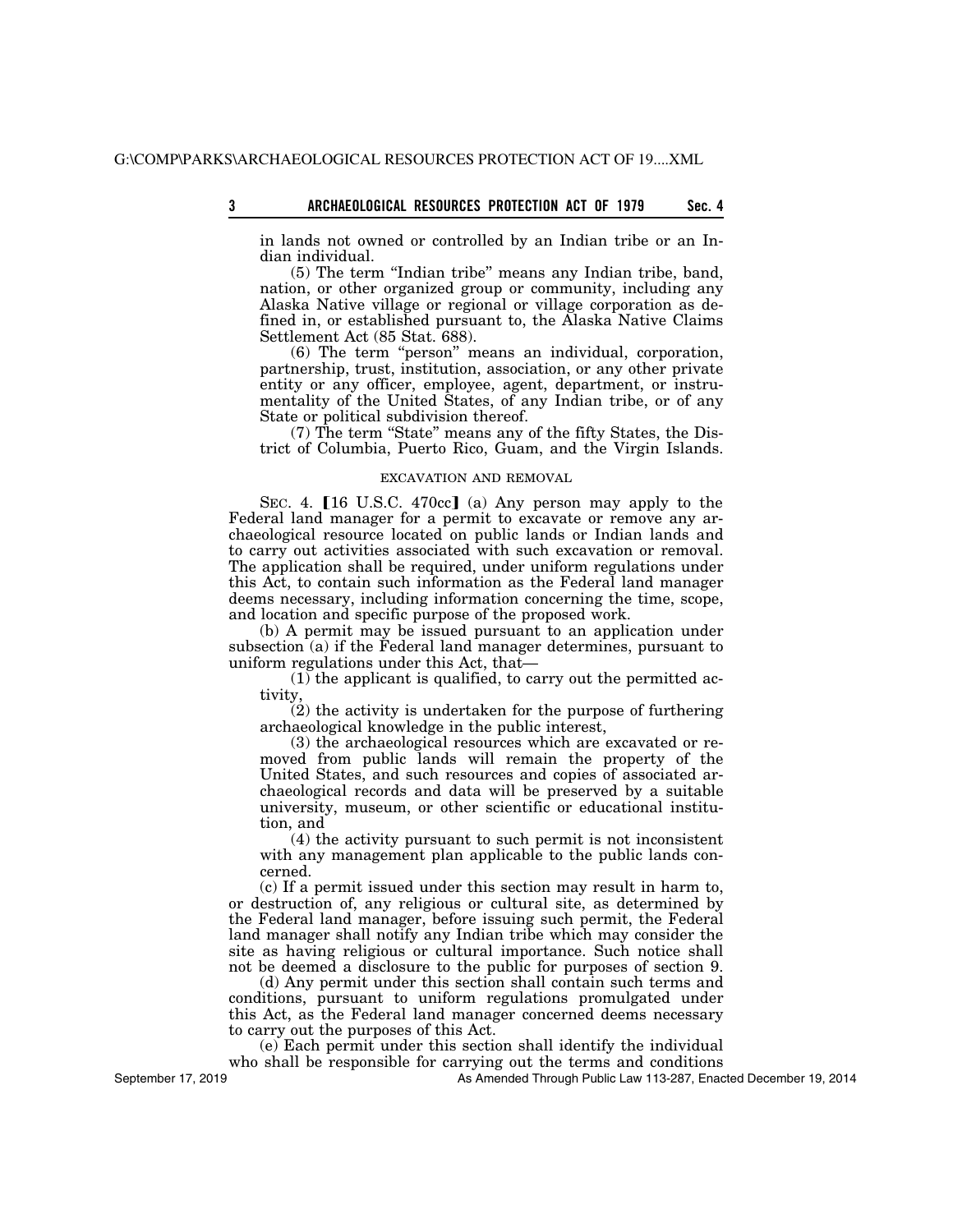of the permit and for otherwise complying with this Act and other law applicable to the permitted activity.

(f) Any permit issued under this section may be suspended by the Federal land manager upon his determination that the permittee has violated any provision of subsection (a), (b), or (c) of section 6. Any such permit may be revoked by such Federal land manager upon assessment of a civil penalty under section 7 against the permittee or upon the permittee's conviction under section 6.

 $(g)(1)$  No permit shall be required under this section or under the Act of June 8, 1906 (16 U.S.C. 431), for the excavation or removal by any Indian tribe or member thereof of any archaeological resource located on Indian lands of such Indian tribe, except that in the absence of tribal law regulating the excavation or removal of archaeological resources on Indian lands, an individual tribal member shall be required to obtain a permit under this section.

(2) In the case of any permits for the excavation or removal of any archaeological resource located on Indian lands, the permit may be granted only after obtaining the consent of the Indian or Indian tribe owning or having jurisdiction over such lands. The permit shall include such terms and conditions as may be requested by such Indian or Indian tribe.

(h)(1) No permit or other permission shall be required under chapter 3203 of title 54, United States Code, for any activity for which a permit is issued under this section.

(2) Any permit issued under chapter 3203 of title 54, United States Code, shall remain in effect according to its terms and conditions following the enactment of this Act. No permit under this Act shall be required to carry out any activity under a permit issued under chapter 3203 of title 54, United States Code, before the date of the enactment of this Act which remains in effect as provided in this paragraph, and nothing in this Act shall modify or affect any such permit.

(i) Issuance of a permit in accordance with this section and applicable regulations shall not require compliance with section 306108 of title 54, United States Code.

(j) Upon the written request of the Governor of any State, the Federal land manager shall issue a permit, subject to the provisions of subsections  $(b)(3)$ ,  $(b)(4)$ ,  $(c)$ ,  $(e)$ ,  $(f)$ ,  $(g)$ ,  $(h)$ , and  $(i)$  of this section for the purpose of conducting archaeological research, excavation, removal, and curation, on behalf of the State or its educational institutions, to such Governor or to such designee as the Governor deems qualified to carry out the intent of this Act.

## CUSTODY OF RESOURCES

SEC. 5. [16 U.S.C. 470dd] The Secretary of the Interior may promulgate regulations providing for—

(1) the exchange, where appropriate, between suitable universities, museums, or other scientific or educational institutions, of archaeological resources removed from public lands and Indian lands pursuant to this Act, and

(2) the ultimate disposition of such resources and other resources removed pursuant to chapter 3125 or chapter 3203 of title 54, United States Code.

September 17, 2019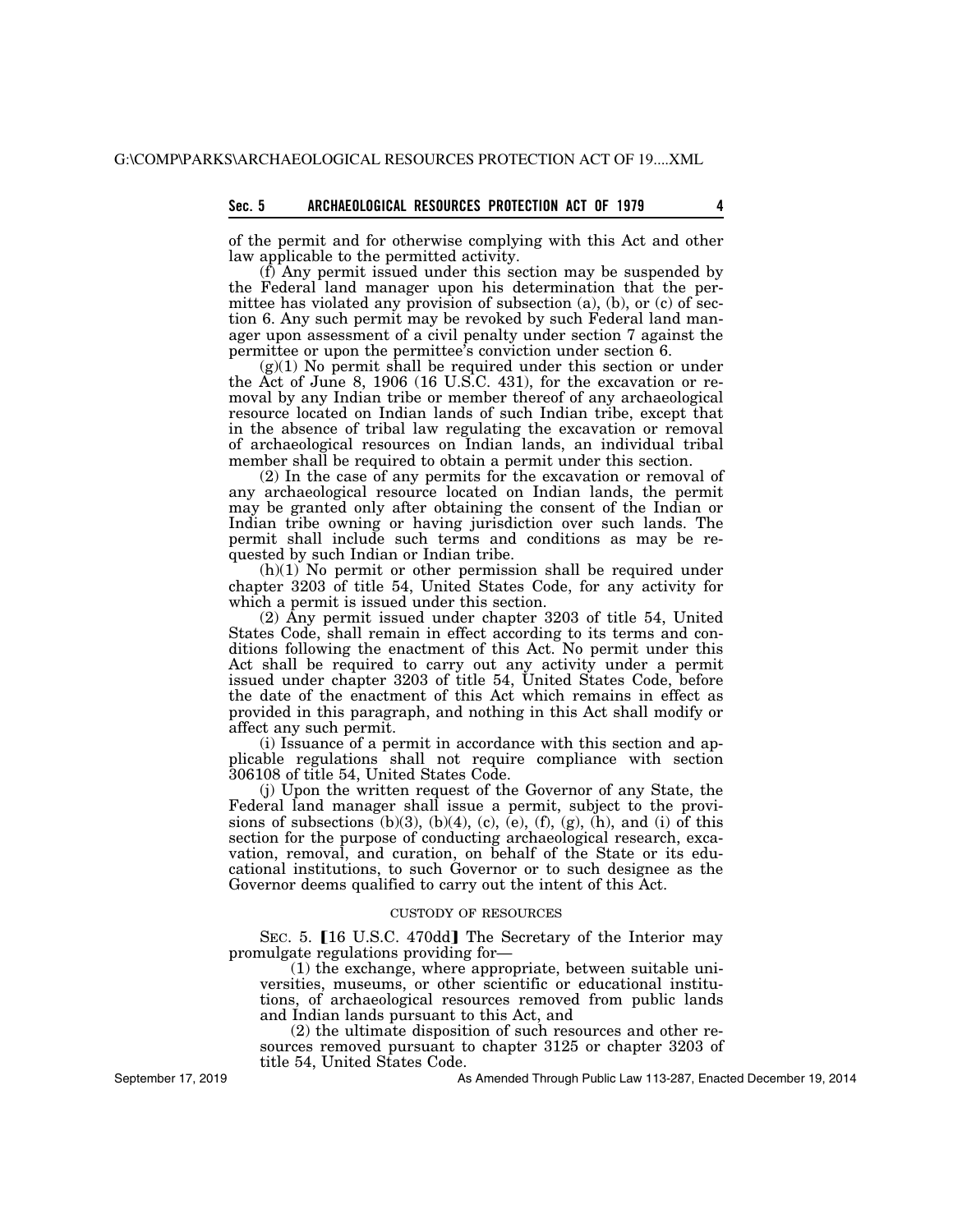# **5 Sec. 6 ARCHAEOLOGICAL RESOURCES PROTECTION ACT OF 1979**

Any exchange or ultimate disposition under such regulation of archaeological resources excavated or removed from Indian lands shall be subject to the consent of the Indian or Indian tribe which owns or has jurisdiction over such lands. Following promulgation of regulations under this section, notwithstanding any other provision of law, such regulations shall govern the disposition of archaeological resources removed from public lands and Indian lands pursuant to this Act.

### PROHIBITED ACTS AND CRIMINAL PENALTIES

SEC. 6. [16 U.S.C. 470ee] (a) No person may excavate, remove, damage, or otherwise alter or deface, or attempt to excavate, remove, damage, or otherwise alter or deface any archaeological resource located on public lands or Indian lands unless such activity is pursuant to a permit issued under section 4, a permit referred to in section  $4(h)(2)$ , or the exemption contained in section  $4(g)(1)$ .

(b) No person may sell, purchase, exchange, transport, receive, or offer to sell, purchase, or exchange any archaeological resource if such resource was excavated or removed from public lands or Indian lands in violation of—

(1) the prohibition contained in subsection (a), or

(2) any provision, rule, regulation, ordinance, or permit in effect under any other provision of Federal law.

(c) No person may sell, purchase, exchange, transport, receive, or offer to sell, purchase, or exchange, in interstate or foreign commerce, any archaeological resource excavated, removed, sold, purchased, exchanged, transported, or received in violation of any provision, rule, regulation, ordinance, or permit in effect under State or local law.

(d) Any person who knowingly violates, or counsels, procures, solicits, or employs any other person to violate, any prohibition contained in subsection (a), (b), or (c) of this section shall, upon conviction, be fined not more than \$10,000 or imprisoned not more than one year, or both: *Provided, however,* That if the commercial or archaeological value of the archaeological resources involved and the cost of restoration and repair of such resources exceeds the sum of \$500, such person shall be fined not more than \$20,000 or imprisoned not more than two years, or both. In the case of a second or subsequent such violation upon conviction such person shall be fined not more than \$100,000, or imprisoned not more than five years, or both.

(e) The prohibitions contained in this section shall take effect on the date of the enactment of this Act.

(f) Nothing in subsection (b)(1) of this section shall be deemed applicable to any person with respect to an archaeological resource which was in the lawful possession of such person prior to the date of the enactment of this Act.

(g) Nothing in subsection (d) of this section shall be deemed applicable to any person with respect to the removal of arrowheads located on the surface of the ground.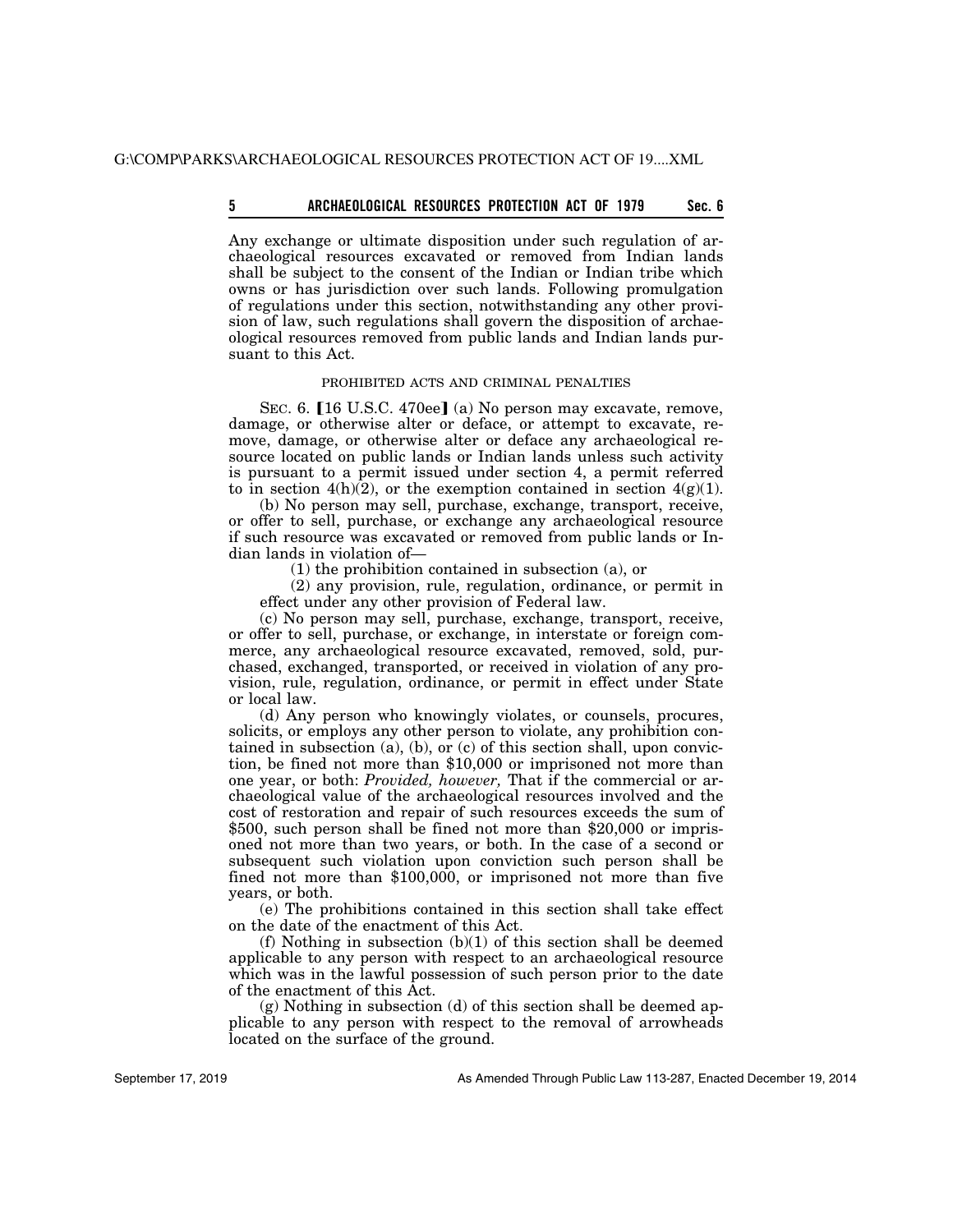# **Sec. 7 ARCHAEOLOGICAL RESOURCES PROTECTION ACT OF 1979 6**

#### CIVIL PENALTIES

SEC. 7.  $[16 \text{ U.S.C. } 470 \text{ ff}]$  (a)(1) Any person who violates any prohibition contained in an applicable regulation or permit issued under this Act may be assessed a civil penalty by the Federal land manager concerned. No penalty may be assessed under this subsection unless such person is given notice and opportunity for a hearing with respect to such violation. Each violation shall be a separate offense. Any such civil penalty may be remitted or mitigated by the Federal land manager concerned.

(2) The amount of such penalty shall be determined under regulations promulgated pursuant to this Act, taking into account, in addition to other factors—

(A) the archaeological or commercial value of the archaeological resource involved, and

(B) the cost of restoration and repair of the resource and the archaeological site involved.

Such regulations shall provide that, in the case of a second or subsequent violation by any person, the amount of such civil penalty may be double the amount which would have been assessed if such violation were the first violation by such person. The amount of any penalty assessed under this subsection for any violation shall not exceed an amount equal to double the cost of restoration and repair of resources and archaeological sites damaged and double the fair market value of resources destroyed or not recovered.

(3) No penalty shall be assessed under this section for the removal of arrowheads located on the surface of the ground.

(b)(1) Any person aggrieved by an order assessing a civil penalty under subsection (a) may file a petition for judicial review of such order with the United States District Court for the District of Columbia or for any other district in which such a person resides or transacts business. Such a petition may only be filed within the 30-day period beginning on the date the order making such assessment was issued. The court shall hear such action on the record made before the Federal land manager and shall sustain his action if it is supported by substantial evidence on the record considered as a whole.

(2) If any person fails to pay an assessment of a civil penalty—

(A) after the order making the assessment has become a final order and such person has not filed a petition for judicial review of the order in accordance with paragraph (1), or

(B) after a court in an action brought under paragraph (1) has entered a final judgment upholding the assessment of a civil penalty,

the Federal land managers may request the Attorney General to institute a civil action in a district court of the United States for any district in which such person is found, resides, or transacts business to collect the penalty and such court shall have jurisdiction to hear and decide any such action. In such action, the validity and amount of such penalty shall not be subject to review.

(c) Hearings held during proceedings for the assessment of civil penalties authorized by subsection (a) shall be conducted in accordance with section 554 of title 5 of the United States Code. The Federal land manager may issue subpenas for the attendance and tes-

September 17, 2019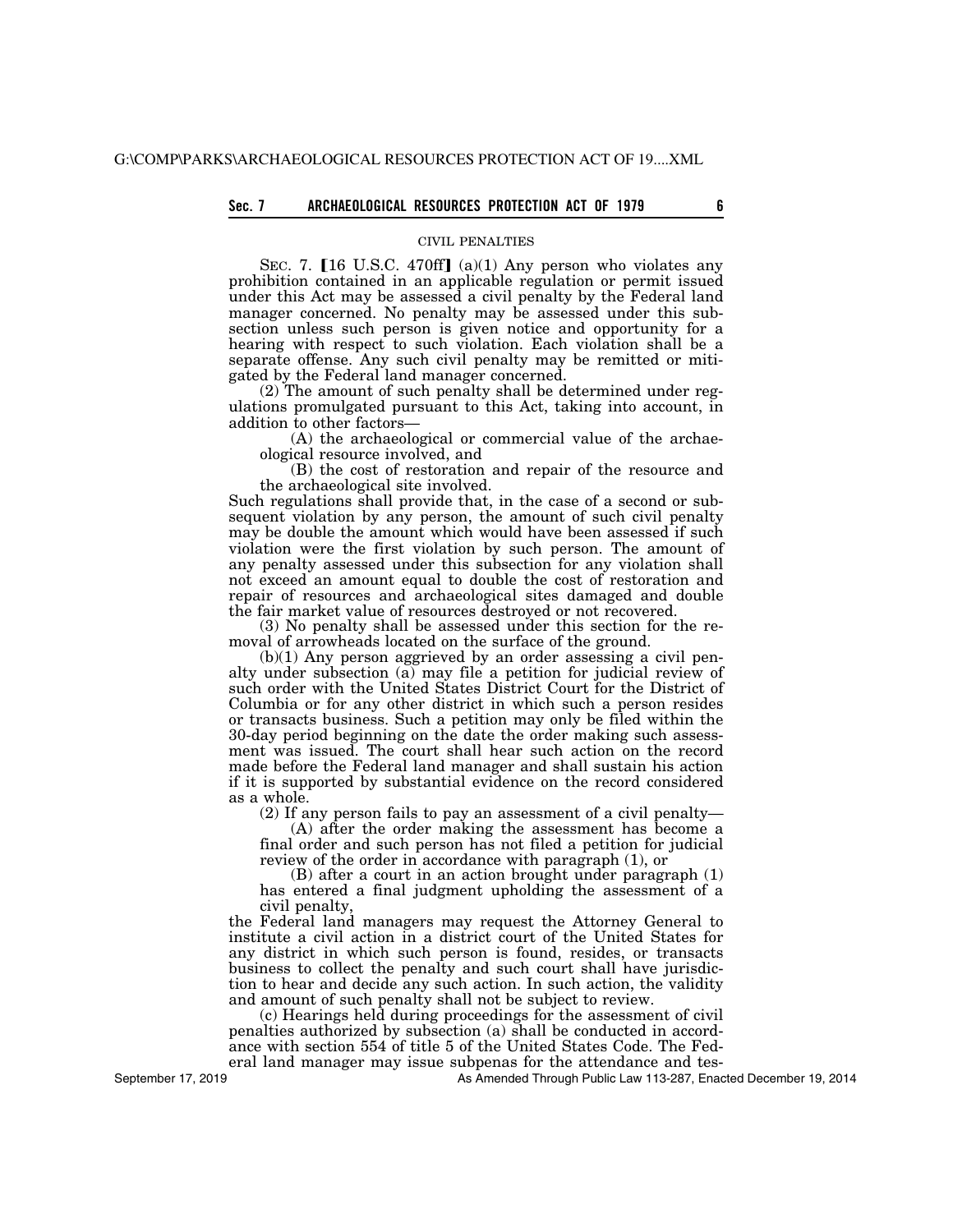# **7 Sec. 9 ARCHAEOLOGICAL RESOURCES PROTECTION ACT OF 1979**

timony of witnesses and the production of relevant papers, books, and documents, and administer oaths. Witnesses summoned shall be paid the same fees and mileage that are paid to witnesses in the courts of the United States. In case of contumacy or refusal to obey a subpena served upon any person pursuant to this paragraph, the district court of the United States for any district in which such person is found or resides or transacts business, upon application by the United States and after notice to such person, shall have jurisdiction to issue an order requiring such person to appear and give testimony before the Federal land manager or to appear and produce documents before the Federal land manager, or both, and any failure to obey such order of the court may be punished by such court as a contempt thereof.

#### REWARDS; FORFEITURE

SEC. 8.  $[16 \text{ U.S.C. } 470 \text{ gg}]$  (a) Upon the certification of the Federal land manager concerned, the Secretary of the Treasury is directed to pay from penalties and fines collected under sections 6 and 7 an amount equal to one-half of such penalty or fine, but not to exceed \$500, to any person who furnishes information which leads to the finding of a civil violation, or the conviction of criminal violation, with respect to which such penalty or fine was paid. If several persons provided such information, such amount shall be divided among such persons. No officer or employee of the United States or of any State or local government who furnishes information or renders service in the performance of his official duties shall be eligible for payment under this subsection.

(b) All archaeological resources with respect to which a violation of subsection  $(a)$ ,  $(b)$ , or  $(c)$  of section 6 occurred and which are in the possession of any person, and all vehicles and equipment of any person which were used in connection with such violation, may be (in the discretion of the court or administrative law judge, as the case may be) subject to forfeiture to the United States upon—

(1) such person's conviction of such violation under section 6,

(2) assessment of a civil penalty against such person under section 7 with respect to such violation, or

(3) a determination by any court that such archaeological resources, vehicles, or equipment were involved in such violation.

(c) In cases in which a violation of the prohibition contained in subsection (a), (b), or (c) of section 6 involve archaeological resources excavated or removed from Indian lands, the Federal land manager or the court, as the case may be, shall provide for the payment to the Indian or Indian tribe involved of all penalties collected pursuant to section 7 and for the transfer to such Indian or Indian tribe of all items forfeited under this section.

## **CONFIDENTIALITY**

SEC. 9.  $[16 \text{ U.S.C. } 470 \text{hh}]$  (a) Information concerning the nature and location of any archaeological resource for which the excavation or removal requires a permit or other permission under this Act or under any other provision of Federal law may not be made

September 17, 2019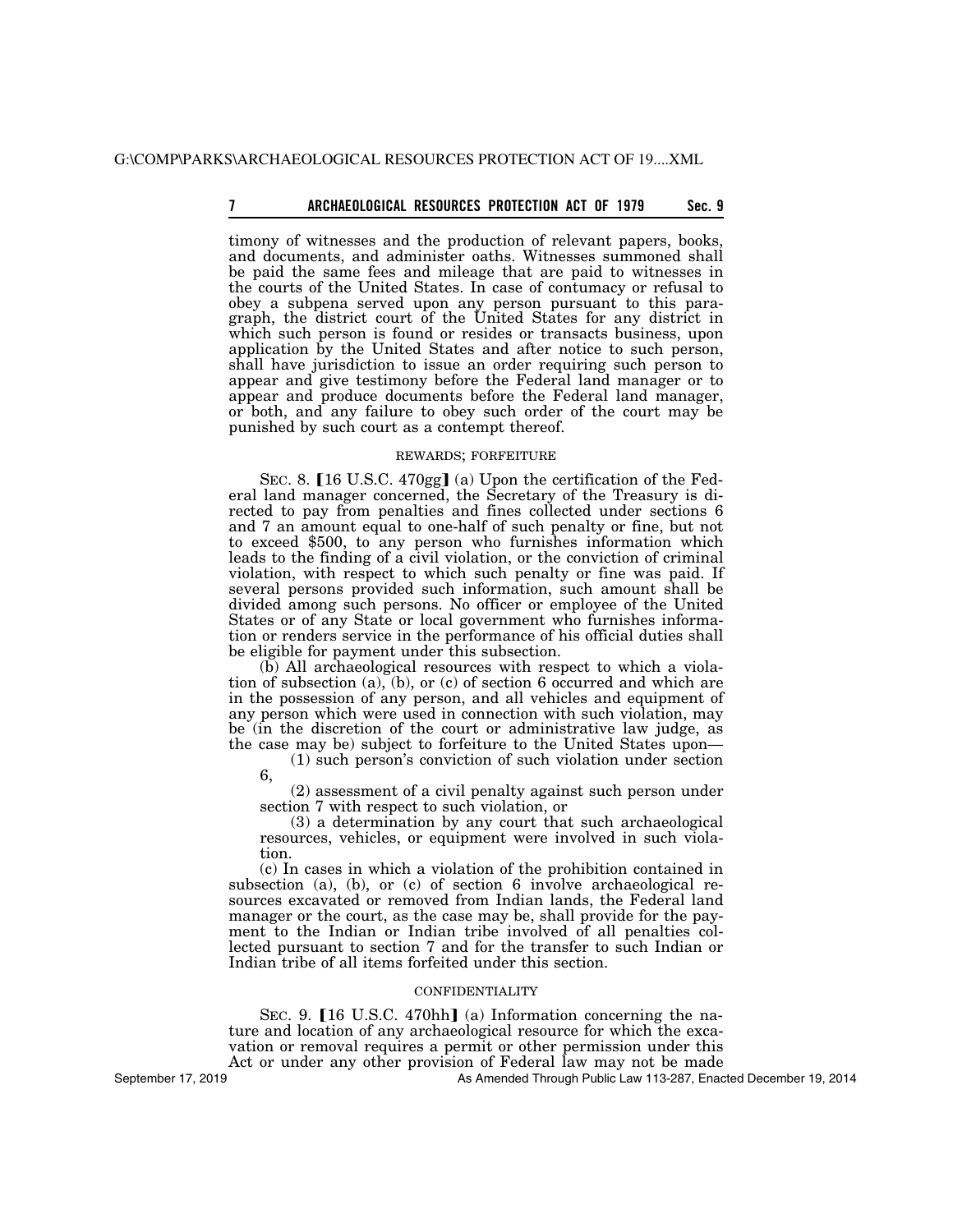available to the public under subchapter II of chapter 5 of title 5 of the United States Code or under any other provision of law unless the Federal land manager concerned determines that such disclosure would—

(1) further the purposes of this Act or the Act of June 27, 1960 (16 U.S.C. 469–469c) 2, and

(2) not create a risk of harm to such resources or to the site at which such resources are located.

(b) Notwithstanding the provisions of subsection (a), upon the written request of the Governor of any State, which request shall state—

(1) the specific site or area for which information is sought,

(2) the purpose for which such information is sought, 3

(3) a commitment by the Governor to adequately protect the confidentiality of such information to protect the resource from commercial exploitation,

the Federal land manager concerned shall provide to the Governor information concerning the nature and location of archaeological resources within the State of the requesting Governor.

#### REGULATIONS; INTERGOVERNMENTAL COORDINATION

SEC. 10.  $[16 \text{ U.S.C. } 470\text{ii}]$  (a) The Secretaries of the Interior, Agriculture and Defense and the Chairman of the Board of the Tennessee Valley Authority, after consultation with other Federal land managers, Indian tribes, representatives of concerned State agencies, and after public notice and hearing, shall promulgate such uniform rules and regulations as may be appropriate to carry out the purposes of this Act. Such rules and regulations may be promulgated only after consideration of the provisions of the American Indian Religious Freedom Act (92 Stat. 469; 42 U.S.C. 1996). Each uniform rule or regulation promulgated under this Act shall be submitted on the same calendar day to the Committee on Energy and Natural Resources of the United States Senate and to the Committee on Natural Resources of the United States House of Representatives, and no such uniform rule or regulation may take effect before the expiration of a period of ninety calendar days following the date of its submission to such Committees.

(b) Each Federal land manager shall promulgate such rules and regulations, consistent with the uniform rules and regulations under subsection (a), as may be appropriate for the carrying out of his functions and authorities under this Act.

(c) Each Federal land manager shall establish a program to increase public awareness of the significance of the archaeological resources located on public lands and Indian lands and the need to protect such resources.

As Amended Through Public Law 113-287, Enacted December 19, 2014

September 17, 2019

<sup>2</sup>Section 5(d)(8) of Public Law 113-287 directed an amendment to subsection. (a)(2), however,

it probably should have been made to subsection (a)(1). Public Law 113-287 attempts to sub-stitute ''chapter 3125 of title 54, United States Code'' for ''the Act of June 27, 1960 (16 U.S.C.

 $469-469c$ ".<br><sup>3</sup>Subsection (b)(2) probably should end with ", and" rather than simply a comma.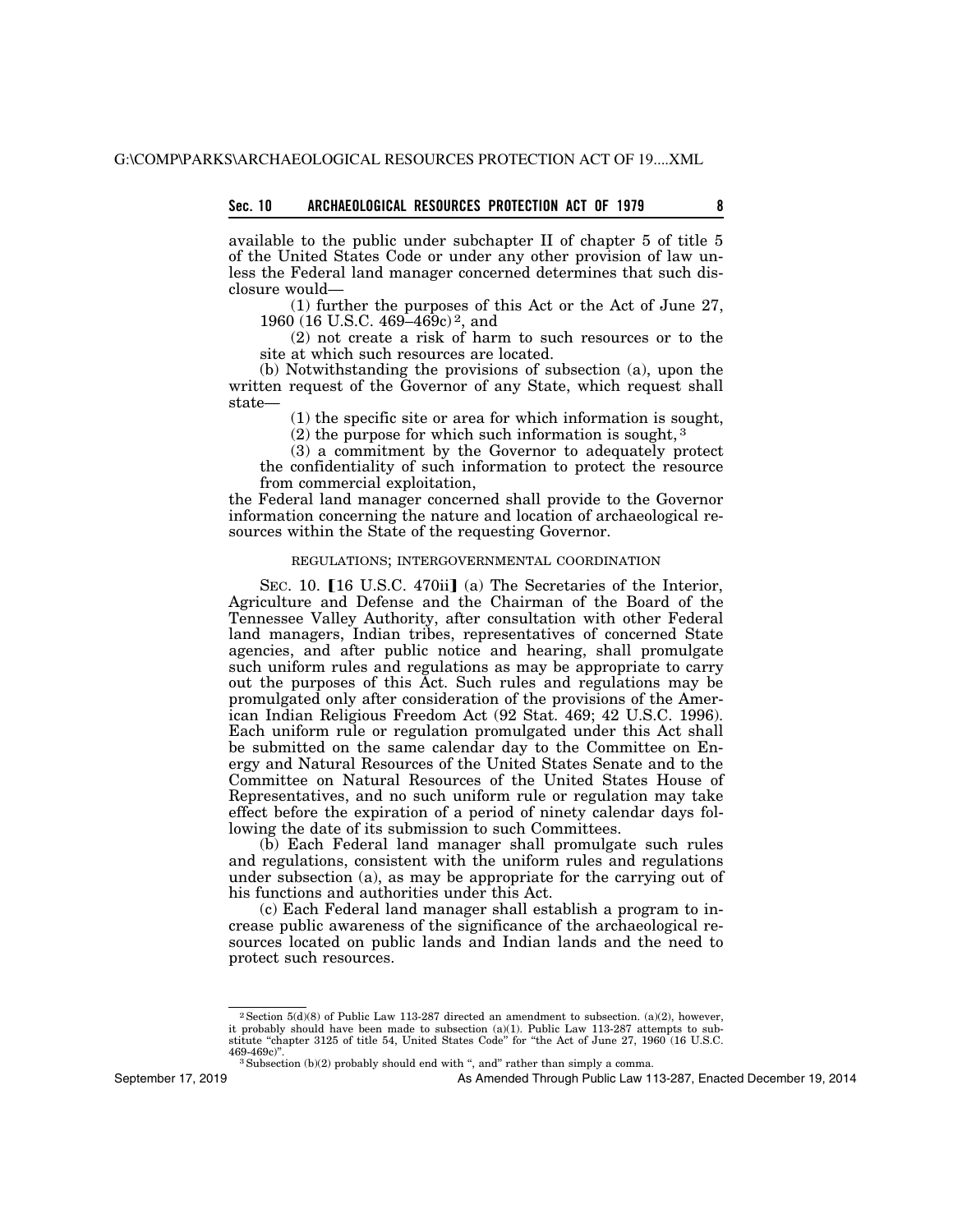# **9 BEARCHAEOLOGICAL RESOURCES PROTECTION ACT OF 1979 Sec. 14**

## COOPERATION WITH PRIVATE INDIVIDUALS

SEC. 11. [16 U.S.C. 470jj] The Secretary of the Interior shall take such action as may be necessary, consistent with the purposes of this Act, to foster and improve the communication, cooperation, and exchange of information between—

(1) private individuals having collections of archaeological resources and data which were obtained before the date of the enactment of this Act, and

(2) Federal authorities responsible for the protection of archaeological resources on the public lands and Indian lands and professional archaeologists and associations of professional archaeologists.

In carrying out this section, the Secretary shall, to the extent practicable and consistent with the provisions of this Act, make efforts to expand the archaeological data base for the archaeological resources of the United States through increased cooperation between private individuals referred to in paragraph (1) and professional archaeologists and archaeological organizations.

# SAVINGS PROVISIONS

SEC. 12.  $[16 \text{ U.S.C. } 470 \text{k} \cdot \text{k}]$  (a) Nothing in this Act shall be construed to repeal, modify, or impose additional restrictions on the activities permitted under existing laws and authorities relating to mining, mineral leasing, reclamation, and other multiple uses of the public lands.

(b) Nothing in this Act applies to, or requires a permit for, the collection for private purposes of any rock, coin, bullet, or mineral which is not an archaeological resource, as determined under uniform regulations promulgated under section 3(1).

(c) Nothing in this Act shall be construed to affect any land other than public land or Indian land or to affect the lawful recovery, collection, or sale of archaeological resources from land other than public land or Indian land.

## REPORT

SEC. 13. [16 U.S.C. 470ll] As part of the annual report required to be submitted to the specified committees of the Congress pursuant to section 5(c) of the Act of June 27, 1960 (74 Stat. 220; 16 U.S.C. 469–469a), the Secretary of the Interior shall comprehensively report as a separate component on the activities carried out under the provisions of this Act, and he shall make such recommendations as he deems appropriate as to changes or improvements needed in the provisions of this Act. Such report shall include a brief summary of the actions undertaken by the with private individuals.

SEC. 14. [16 U.S.C. 470mm] The Secretaries of the Interior, Agriculture, and Defense and the Chairman of the Board of the Tennessee Valley Authority shall—

(a) develop plans for surveying lands under their control to determine the nature and extent of archeological resources on those lands;

September 17, 2019